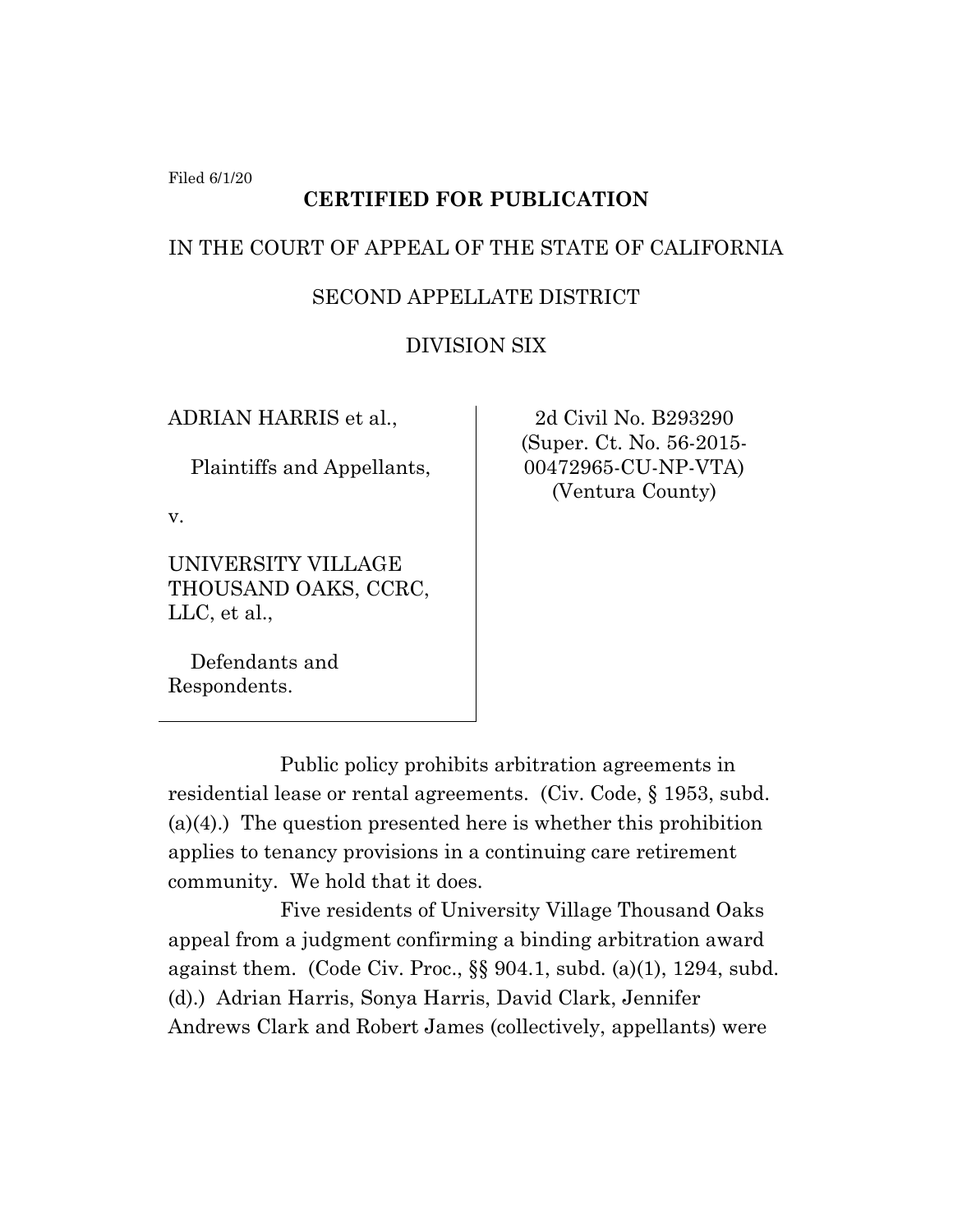residents of University Village Thousand Oaks.<sup>[1](#page-1-0)</sup> Respondents are: University Village Thousand Oaks, CCRC, LLC; Life Care Services, LLC; Continuing Life, LLC; Ryan Exline, executive director of University Village Thousand Oaks; and Warren Spieker, chair and managing partner of Continuing Life (collectively, UVTO). Michael South, University Village Thousand Oaks's former director of security, was named in the complaint but he was not included in the arbitration proceedings and is not a party to this appeal.

Appellants claim the trial court erred when it ordered their dispute to arbitration because the arbitration agreements between the parties are void as contrary to public policy, and because arbitration without an essential party created the possibility of "conflicting rulings on a common issue of law or fact." (Code Civ. Proc.,  $\S 1281.2$ , subds. (c) & (d).) Appellants claim the arbitrator: (1) exceeded his authority by failing to enforce statutory protections for elders, (2) failed to consider or resolve necessary issues, and (3) refused to hear material evidence. Appellants also claim UVTO falsified, destroyed and withheld evidence. We conclude the agreements compelling arbitration arising from or related to the tenancy provisions of the continuing care contracts are void. We reverse and remand for trial.

FACTUAL AND PROCEDURAL HISTORY UVTO is a continuing care retirement community. Its contracts are governed by the statutory provisions for

<span id="page-1-0"></span><sup>1</sup> James was not a party to the civil complaint but joined in the arbitration. James died after the arbitration award but his personal representative authorized the appeal on his behalf. (Welf. & Inst. Code, § 15657.3.)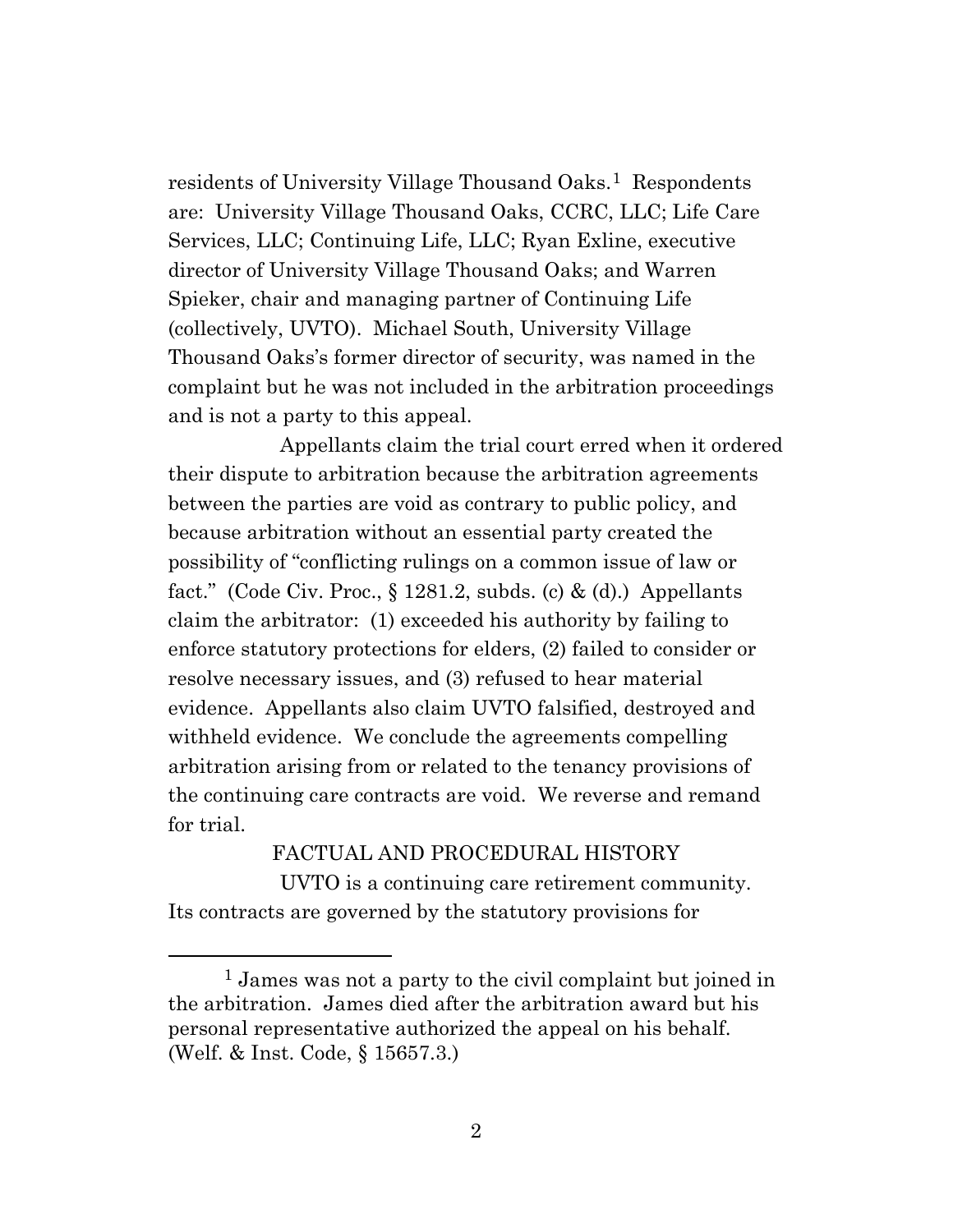continuing care contracts. (Health & Saf. Code, § 1770 et seq.) The continuing care contracts here state that the residents' fees "shall be deemed payment for your residence, care and services." The contracts include "a right to live in" a specified "[living] unit," with "initial and continued residence" in the unit. Residents pay a monthly fee based on the type of residential living unit. One meal per day is included. If residents request to move to another unit, they must "pay the Monthly Fee applicable to the new unit." If residents require care that cannot be provided in their units, they are transferred to an assisted living unit, with the monthly fee adjusted for two additional meals per day. In the contracts, appellants agreed to binding arbitration for "any and all claims and disputes arising from or related to the Agreement or to your residency, care or services at University Village."

Appellants sued UVTO, alleging it made false representations regarding facility security, the amount of future increases in monthly fees, and whether monthly fees included the cost to charge electric vehicles. The complaint alleged causes of action for conversion, negligence per se, negligence, intentional and negligent infliction of emotional distress, fraudulent and negligent misrepresentation, false advertising, unfair competition, elder abuse and declaratory relief.

The trial court ordered arbitration of appellants' claims, over their objection. The court found inapplicable the statutory prohibition of arbitration clauses in dwelling lease or rental agreements (Civ. Code, § 1953, subd. (a)(4)) because the agreements are "not standard residential lease agreements."

After arbitration, the arbitrator issued an award for UVTO on all causes of action. The trial court confirmed the award, and denied appellants' motion to vacate the award.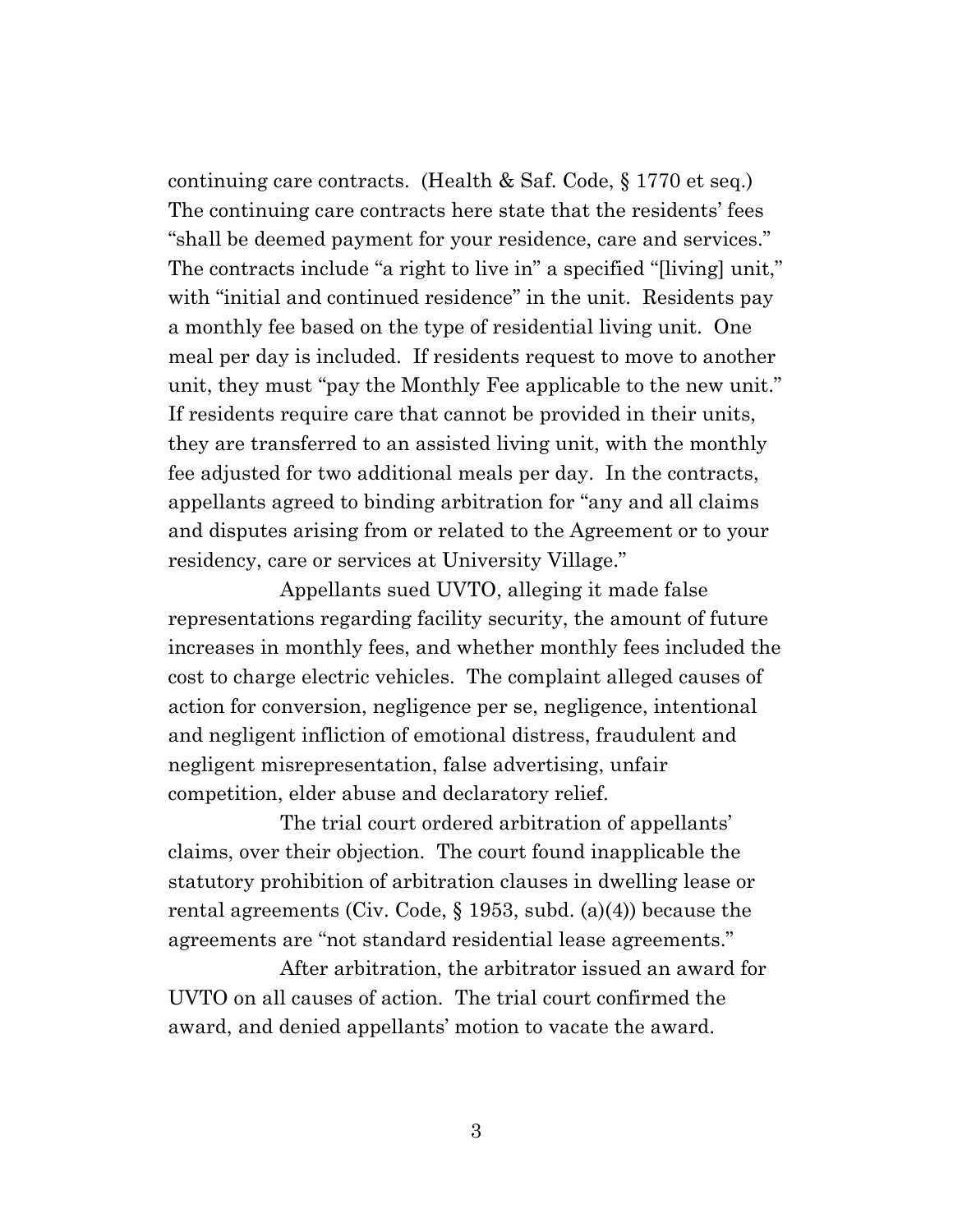#### DISCUSSION

#### *Statutory preclusion*

Whether an arbitration agreement is precluded by statute is an issue of law we review de novo. (*Cooper v. Lavely & Singer Professional Corp.* (2014) 230 Cal.App.4th 1, 12.)

Civil Code section 1953, subdivision (a)(4), voids as contrary to public policy the waiver of procedural litigation rights in a dwelling lease or rental agreement. "Inherent in an arbitration agreement is a waiver of any right to a jury trial." (*Jaramillo v. JH Real Estate Partners, Inc.* (2003) 111 Cal.App.4th 394, 404 (*Jaramillo*).) Accordingly, Civil Code section 1953, subdivision (a)(4), "establishes the general rule that a tenant of residential premises cannot validly agree, *in a residential lease agreement*, to binding arbitration to resolve disputes regarding [their] rights and obligations as a tenant." (*Jaramillo*, at p. 404, original italics.)

When the Legislature declares conduct to be contrary to public policy, the rights provided are unwaivable. (Civ. Code, § 3513; *Armendariz v. Foundation Health Psychcare Services, Inc.* (2000) 24 Cal.4th 83, 101 [waiver of California Fair Employment and Housing Act remedies contrary to public policy]; *Bickel v. Sunrise Assisted Living* (2012) 206 Cal.App.4th 1, 8-10 [statutory attorney's fees and costs for elder abuse unwaivable].) Rights established for a public purpose cannot be waived through an arbitration agreement before a dispute arises. (*Armendariz*, at p. 101; *Bickel*, at p. 8.)

In determining whether Civil Code section 1953 applies to continuing care contracts, we first examine the plain language of the statute, "giving the words their usual, ordinary meaning." (*People v. Canty* (2004) 32 Cal.4th 1266, 1276.) "The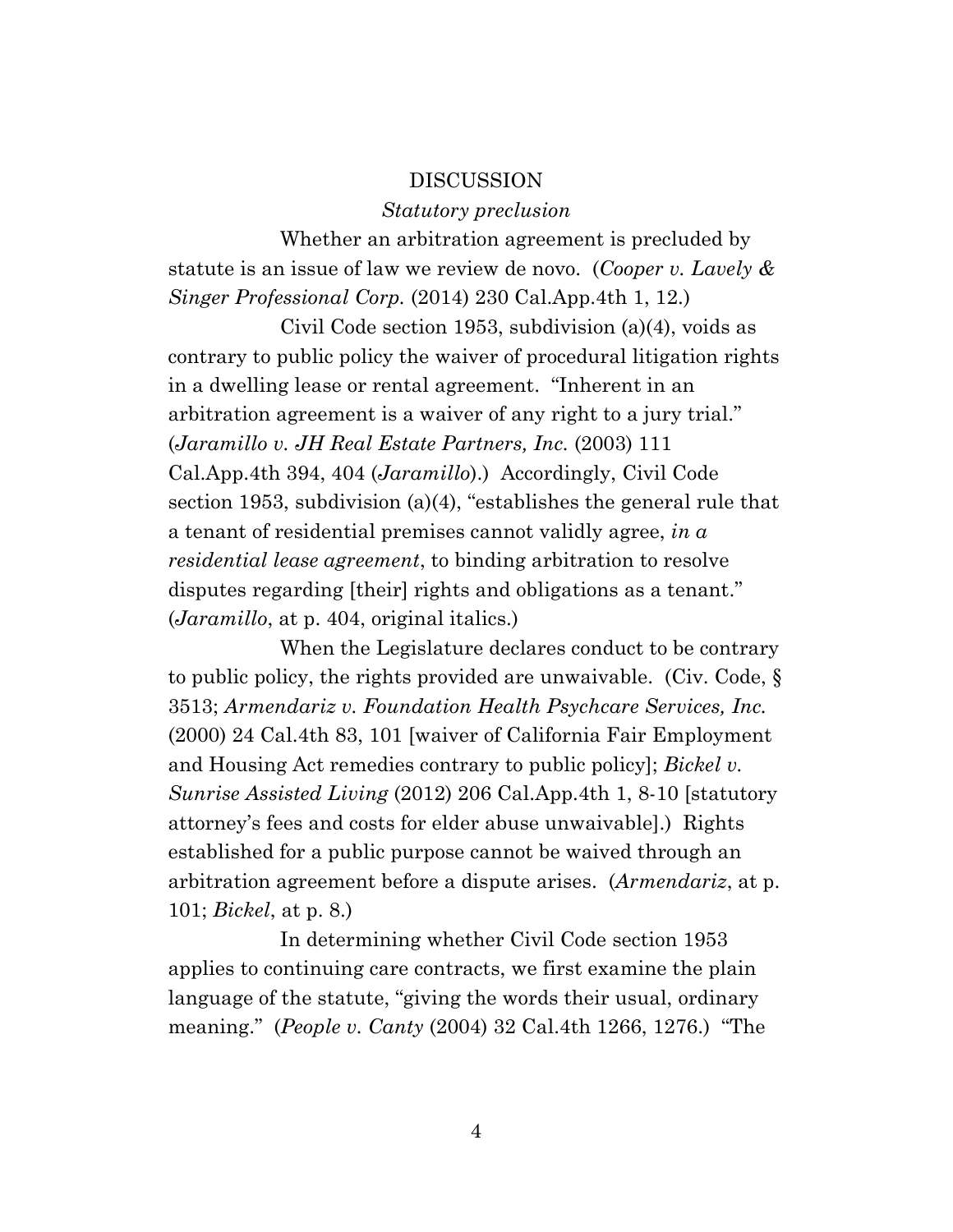language is construed in the context of the statute as a whole and the overall statutory scheme, and we give 'significance to every word, phrase, sentence, and part of an act in pursuance of the legislative purpose. [Citation.]' [Citations.]" (*Ibid*.) We may look to legislative history to confirm a plain-meaning construction. (*Hughes v. Pair* (2009) 46 Cal.4th 1035, 1046.)

### *Plain meaning*

Civil Code section 1953, subdivision (a), states, "Any provision of a lease or rental agreement of a dwelling by which the lessee agrees to modify or waive any of the following rights shall be void as contrary to public policy:  $[\P]$ ...  $[\P]$  (4) [Their] procedural rights in litigation in any action involving [their] rights and obligations as a tenant."

The chapter that includes Civil Code section 1953 applies to "all persons who hire dwelling units located within this state including tenants, lessees, boarders, lodgers, and others, however denominated." (Civ. Code, § 1940, subd. (a).) "'Dwelling unit' means a structure or the part of a structure that is used as a home, residence, or sleeping place by one person who maintains a household or by two or more persons who maintain a common household." (Civ. Code, § 1940, subd. (c).)

The plain language of Civil Code sections 1940 and 1953 applies to the continuing care contracts here because the fees paid by appellants include payment for the right to live in a residence. Appellants are thus "persons who hire dwelling units." (Civ. Code, § 1940, subd. (a).) Thus, the protections for "boarders" and "lodgers" (Civ. Code, § 1940, subd. (a)) apply to the "board, or lodging" portions of continuing care contracts (Health & Saf. Code,  $\S 1771$ , subd. (m)(1)). Because the allegations in the complaint here include claimed violations of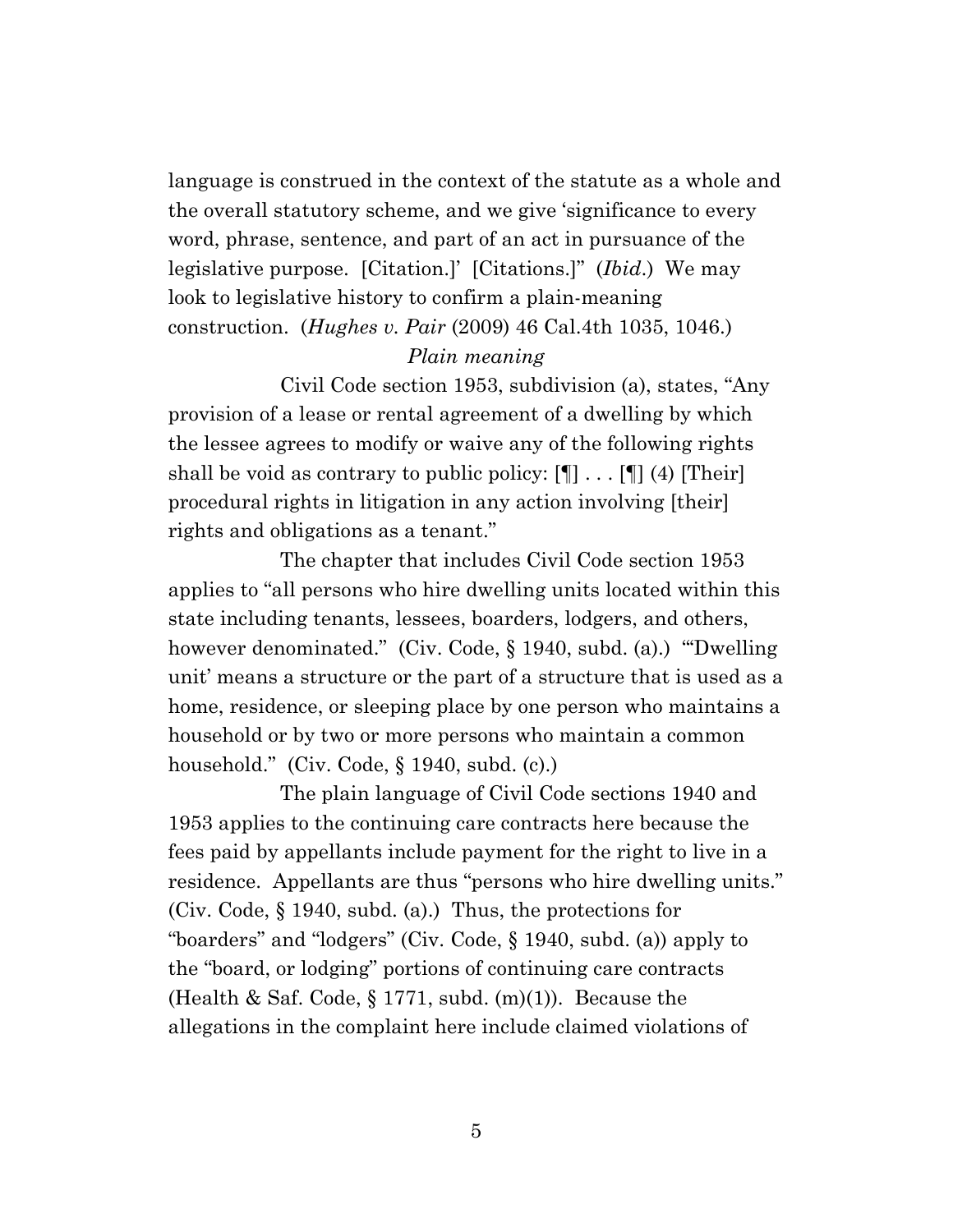"rights and obligations as a tenant" (Civ. Code, § 1953, subd. (a)(4)), the arbitration agreements are void.

#### *Statutory schemes*

Continuing care contracts are different in some respects from typical residential rental agreements. But the differences do not preclude protection of the residents here, pursuant to Civil Code section 1953.

Continuing care retirement communities typically provide care to elderly residents for the duration of their lives in return for an entrance fee, periodic charges, or both. (Health & Saf. Code, § 1771, subds. (c)(8), (9) & (e)(1), (3).) Although appellants paid UVTO an entrance fee, the UVTO contracts did not provide the residents with any equity interest in the property. (Health & Saf. Code, §§ 1771, subd. (e)(5), 1788, subd. (a)(25); see Health & Saf. Code, §§ 1788.2, 1775, subd. (b).) The periodic charges paid by appellants included a "'[m]onthly care fee,'" defined by statute as "the fee . . . for current accommodations and services, including care, board, or lodging." (Health & Saf. Code, § 1771, subd. (m)(1).)

Appellants lived in independent living units and not the adjacent assisted living units. Their contracts included services such as transportation to medical appointments and shopping areas, assistance in gaining access to supportive services, and healthcare services, "for as long as you reside in your Unit." (See Health & Saf. Code, § 1788, subd. (a)(8), (9).) But these services do not negate the portion of their payments to "hire dwelling units" (Civ. Code, § 1940) or for "accommodations . . . including . . . board, or lodging" (Health & Saf. Code, § 1771, subd. (m)(1)).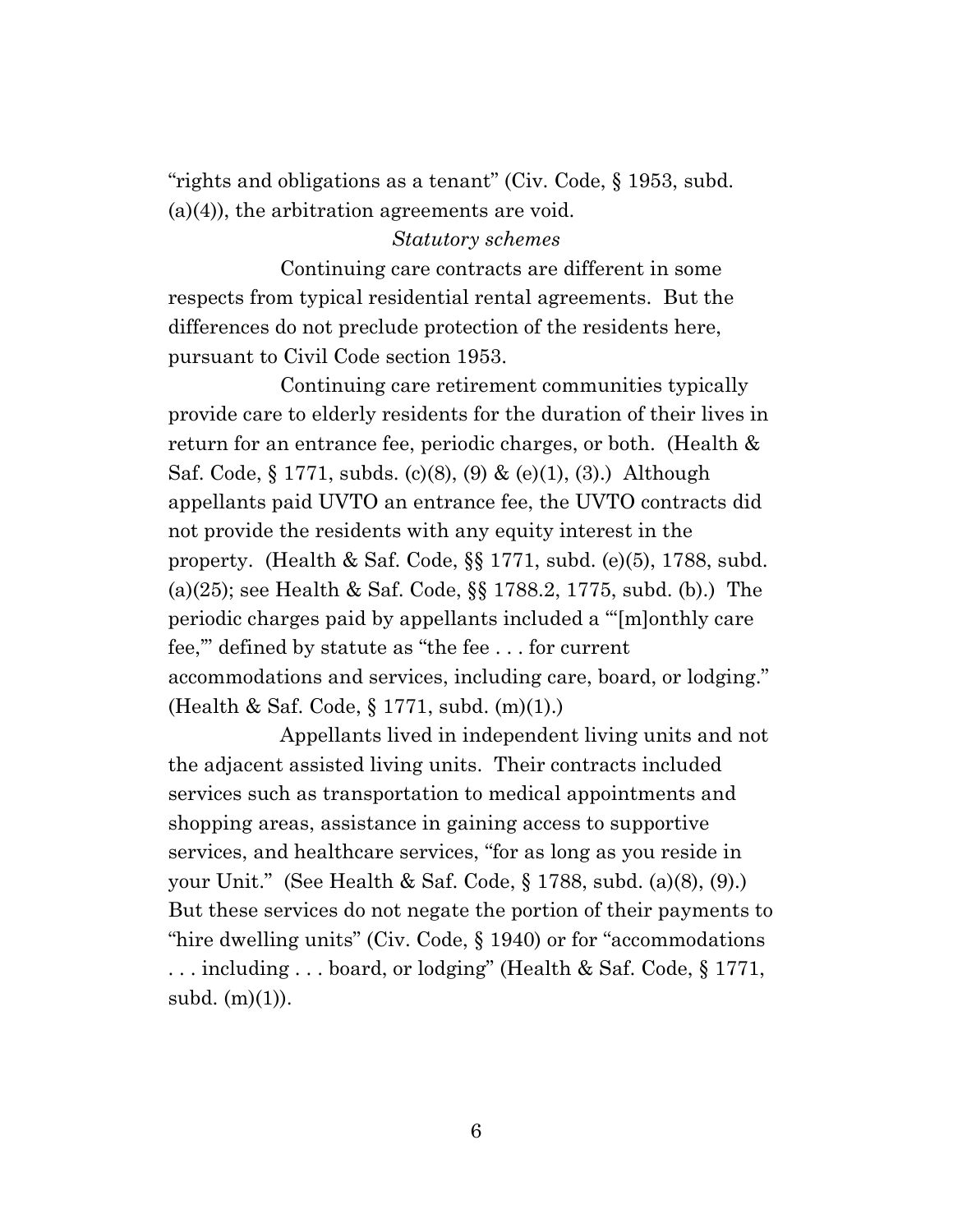The statutes regarding continuing care contracts prevail over *conflicting* statutes regarding the sale or hire of real property. (Health & Saf. Code, § 1775, subd. (a).) But there is no conflict with the protections of Civil Code section 1953. While continuing care contract statutes contain a list of residents' rights (Health & Saf. Code, § 1771.7), nothing states that this list is exclusive. To the contrary, subdivision (a) of section 1771.7 of the Health and Safety Code provides, "No resident of a continuing care retirement community shall be deprived of any civil or legal right, benefit, or privilege guaranteed by law, by the California Constitution, or by the United States Constitution, solely by reason of status as a resident of a community." Similarly, Health and Safety Code sections 1787 and 1788 list requirements for continuing care contracts, but do not provide that these requirements exclude the benefits afforded by other statutes.

UVTO's reliance on *Lewis Operating Corp. v. Superior Court* (2011) 200 Cal.App.4th 940 is misplaced. There, the court considered a different protection in Civil Code section 1953, subdivision (a)(5), which prohibits waiver of the landlord's duty of care. The court held that "Civil Code section 1953 is designed to protect a tenant's basic, essential need for shelter" and did not prohibit a waiver of claims regarding recreational use of a fitness facility on the premises that "was in no way critical" to the need for shelter. (*Lewis Operating Corp.*, at p. 948.) In contrast, the arbitration agreements here were applied to claims dealing with the housing portion of the contracts, i.e., increases in monthly fees, whether the charges for utilities included electricity to charge vehicles, and failure to provide promised building and grounds security.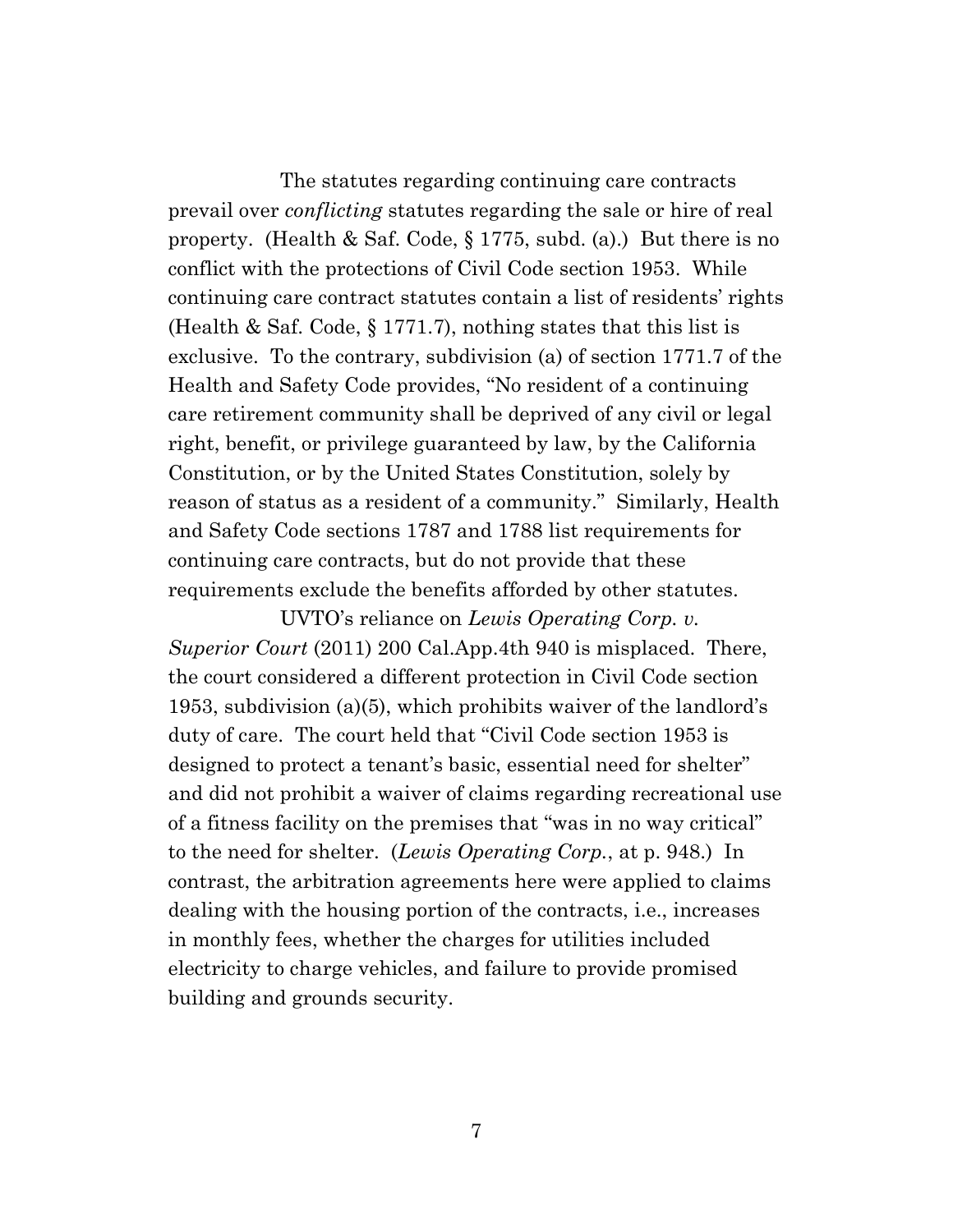UVTO cites two cases involving arbitration clauses in "Residential Care Facilities for the Elderly," of which continuing care retirement communities are a subset. (Health & Saf. Code, §§ 1569, 1771.5.) Neither case concludes that predispute arbitration agreements are permitted. In *Condee v. Longwood Management Corp.* (2001) 88 Cal.App.4th 215, 219, the court held that the party seeking arbitration did not have the initial burden to authenticate the arbitration agreement, and remanded "to permit the court to consider the other objections raised to the enforcement of the agreement." In *Garrison v. Superior Court* (2005) 132 Cal.App.4th 253, 256, the court held that the patient's daughter had authority to enter arbitration agreements on her behalf, and remanded to reconsider the petition to compel arbitration. Neither case involves the issue presented here. "Cases are not authority for propositions not considered therein." (*State Farm Fire & Casualty Co. v. Pietak* (2001) 90 Cal.App.4th 600, 614.)

We conclude the statutory scheme for continuing care residential communities does not conflict with the arbitration provisions of Civil Code section 1953.

### *Legislative intent*

Our review of the legislative history confirms our plain-meaning construction of Civil Code section 1953.

Civil Code section 1953 was enacted because it "'would help prevent the unknowing signing away of valuable rights by a tenant who may not fully understand a lease or rental agreement,'" and is "'necessary to protect tenants who generally find themselves in an inferior bargaining position.'" (*Jaramillo*, *supra*, 111 Cal.App.4th at p. 403.) These purposes clearly apply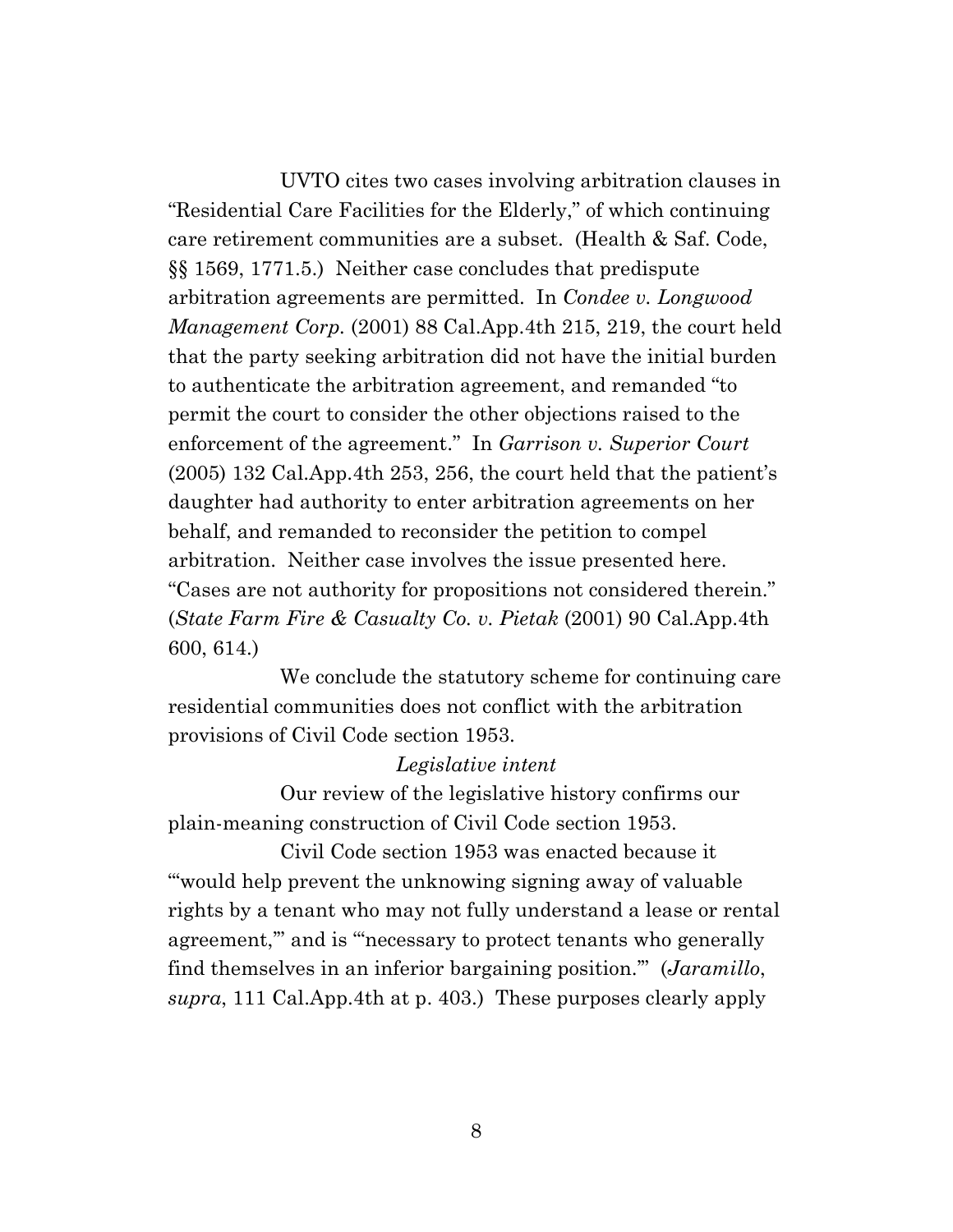to elderly individuals who reside in a continuing care retirement community.

The chapter that includes Civil Code section 1953 has been construed broadly to protect the rights of tenants. For example, in *Rich v. Schwab* (1998) 63 Cal.App.4th 803, 814, the court interpreted Civil Code section 1942.5, which prohibits retaliatory rent increases, to apply to persons who lease mobilehome park spaces upon which the mobilehomes they own are placed. The court relied on Civil Code section 1940, subdivision (d), which provides, "Nothing in this section shall be construed to limit the application of any provision of this chapter to tenancy in a dwelling unit unless the provision is so limited by its specific terms." The court interpreted this provision to apply Civil Code section 1940 to mobilehome space leases, and not just leases for dwelling units. (*Rich*, at pp. 812-813.) The court relied on the legislative intent to protect mobilehome owners "'because of the high cost of moving mobilehomes, the potential for damage resulting therefrom, the requirements relating to the installation of mobilehomes, and the cost of landscaping or lot preparation.'" (*Id*. at p. 813.) The court concluded that the vulnerability of mobilehome owners entitled them to "more, rather than less, protection than other lessees." (*Id*. at p. 814.)

Elders entering continuing care contracts are entitled to the same protection as mobilehome owners. Both groups face significant economic barriers to relocating. The Legislature recognizes that "elderly residents often . . . expend a significant portion of their savings in order to purchase care in a continuing care retirement community," and that there is a need "to protect the rights of the elderly." (Health & Saf. Code, §§ 1770, subd. (b), 1776.)

9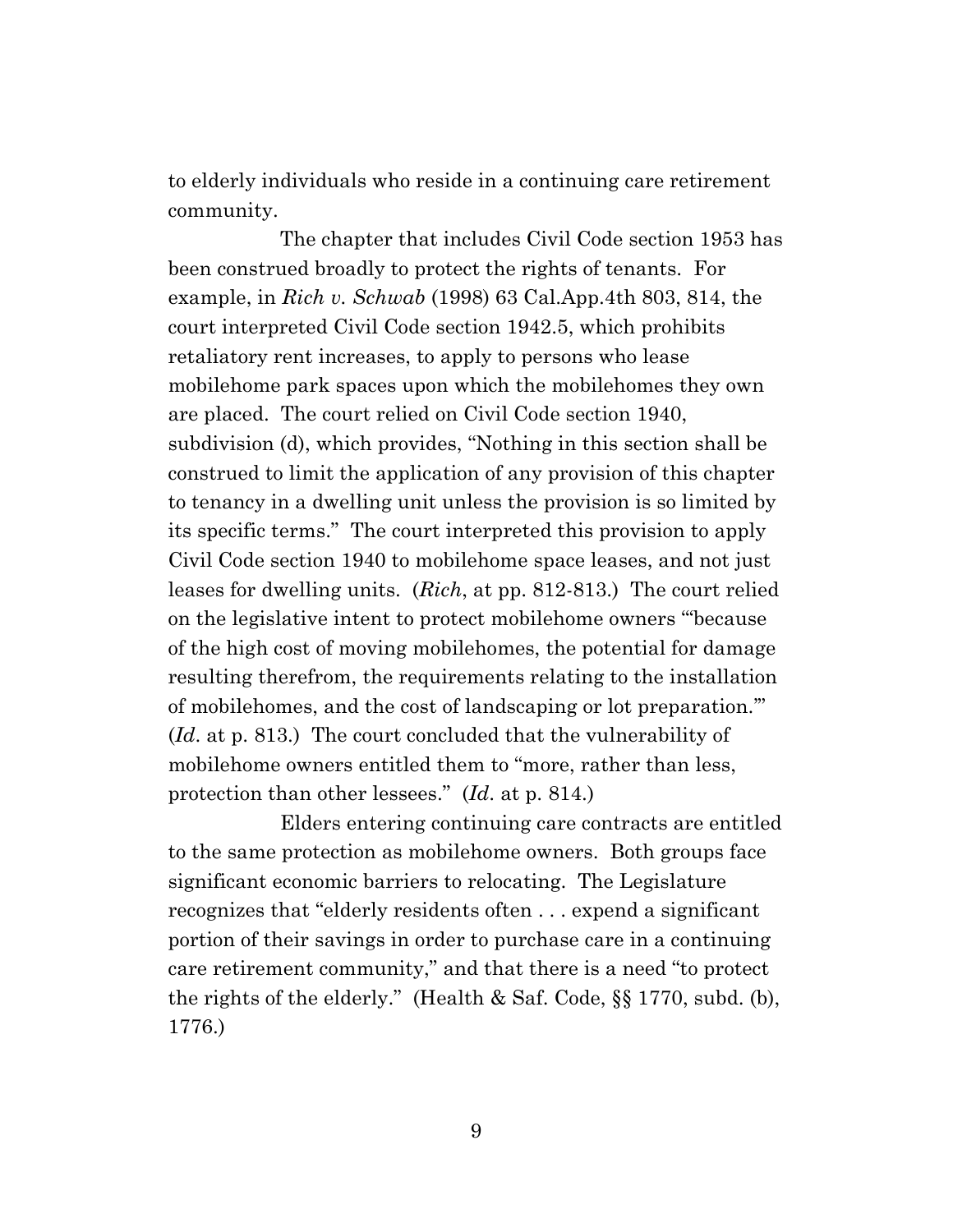Moreover, the continuing care contract statutes "shall be liberally construed for the protection of persons attempting to obtain or receiving continuing care." (Health & Saf. Code, § 1775, subd. (e).) To deny residents of a continuing care retirement community the protection given others who contract for lodging would be inconsistent with this express policy. The legislative purposes of both the landlord-tenant laws and the continuing care contract laws are best served by applying the arbitration prohibition to the housing component of continuing care contracts.

### *Conclusion*

Based on our examination of the statutes, the statutory schemes, and the legislative intent, we conclude Civil Code section 1953 prohibits enforcement of a predispute arbitration provision for disputes arising from or related to the tenancy provisions of a continuing care contract.

Because we conclude that arbitration should not have been ordered, we need not resolve the other issues raised on appeal.[2](#page-9-0)

<span id="page-9-0"></span><sup>2</sup> We grant appellants' request to take judicial notice of the Senate Health and Human Services Committee Analysis of Senate Bill No. 2077 (1999-2000 Reg. Sess.), amending Health and Safety Code section 1770 et seq. (*Soukup v. Law Offices of Herbert Hafif* (2006) 39 Cal.4th 260, 279, fn. 9.) We deny appellants' request for judicial notice of documents received from the Department of Social Services after the trial court entered judgment because our disposition renders those documents irrelevant. (*Id*. at p. 295, fn. 21; *Vons Companies, Inc. v. Seabest Foods, Inc.* (1996) 14 Cal.4th 434, 444, fn. 3.)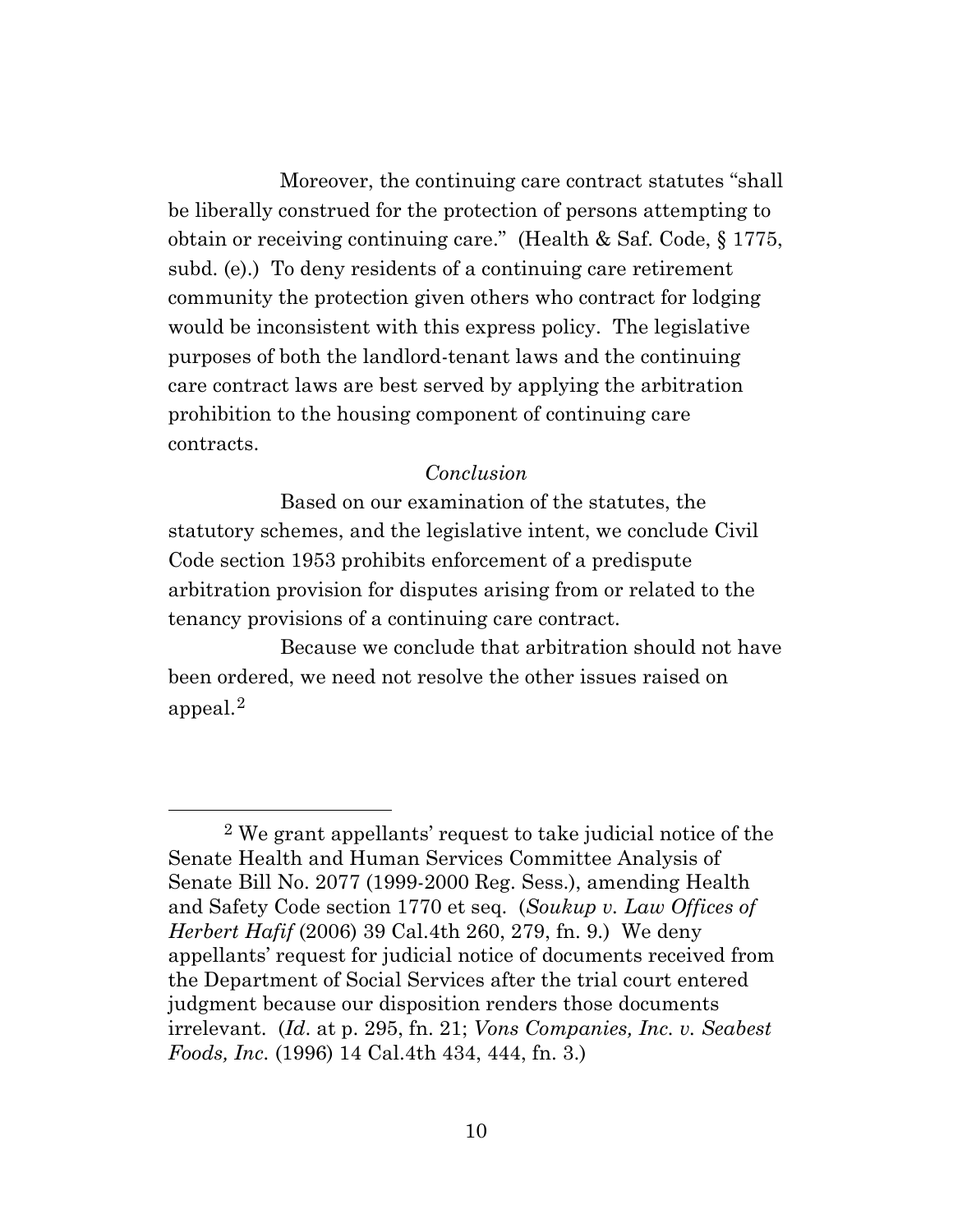# DISPOSITION

The judgment is reversed. The case is remanded for trial. Appellants shall recover their costs on appeal. CERTIFIED FOR PUBLICATION.

TANGEMAN, J.

We concur:

GILBERT, P. J.

PERREN, J.